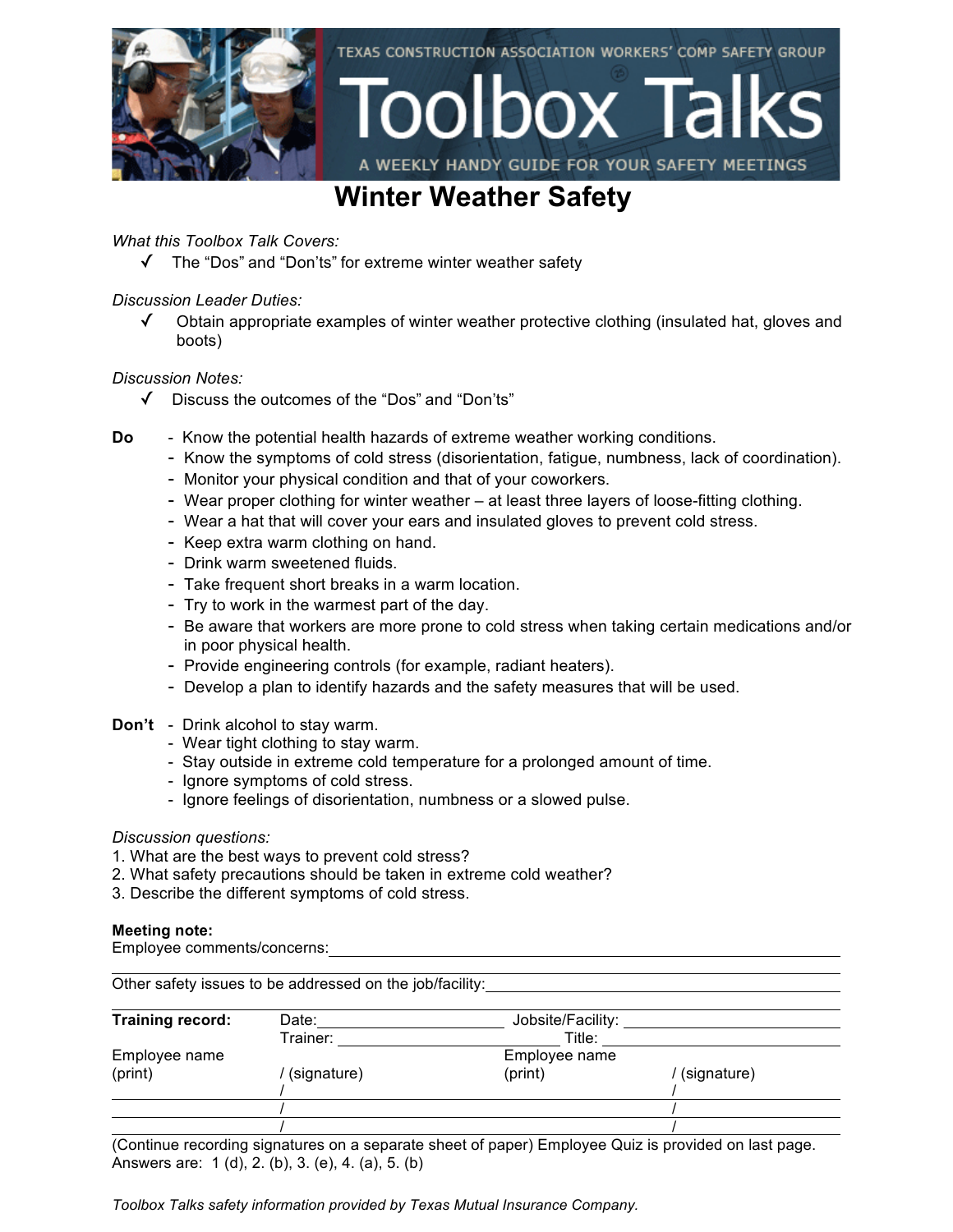

# **Winter Weather Safety**

# **Extreme Weather Hazards:**

Health hazards, exhaustion and fatigue

# **Smart Safety Rules:**

- Wear layered clothes
- Wear loose-fitting clothes
- Keep extra clothing handy
- Drink warm fluids
- Limit exposure to extreme temperatures
- Take frequent breaks in warm spaces
- Monitor yourself and your coworkers for disorientation, numbness and fatigue
- Use proper safe work practices and personal protective gear